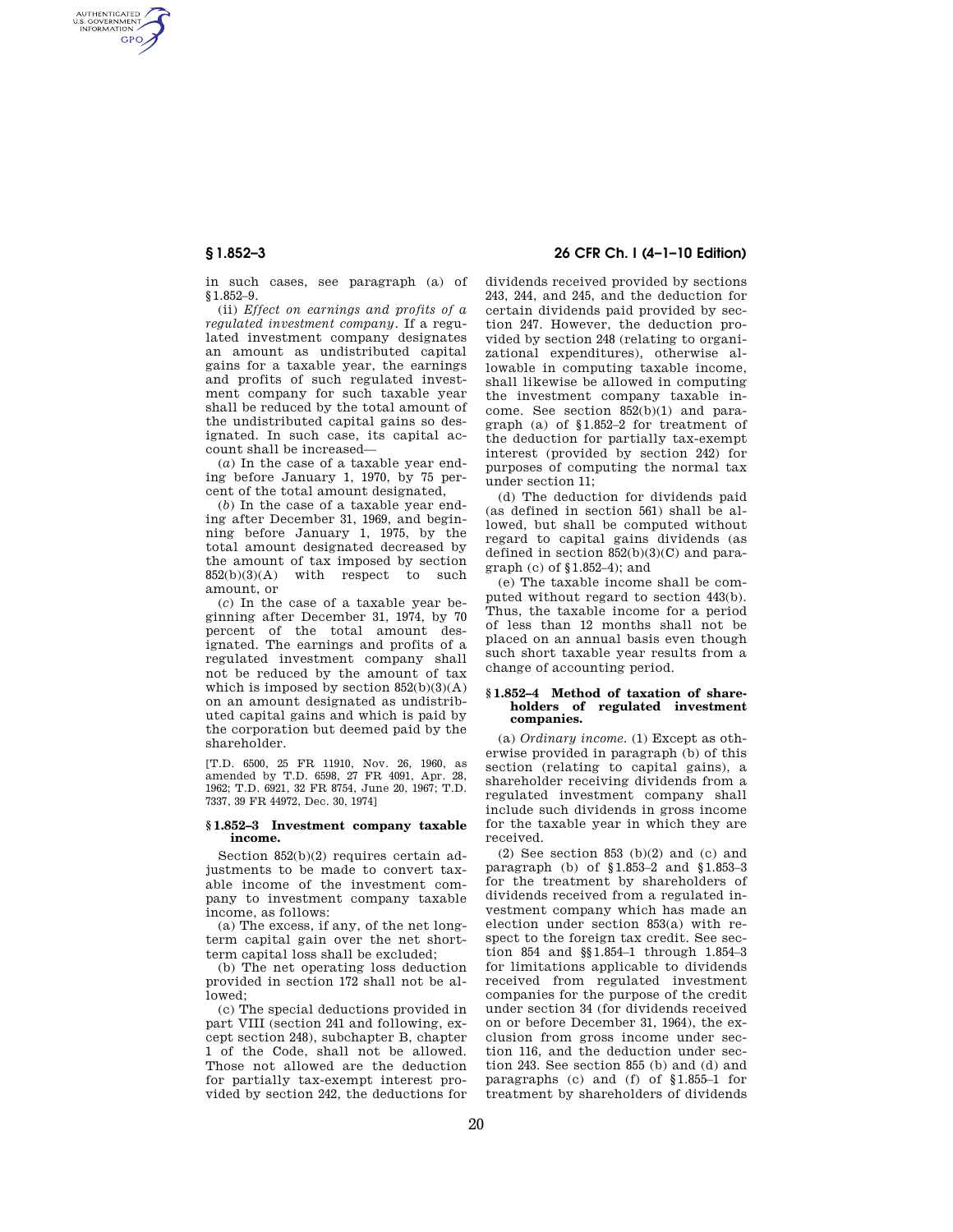# **Internal Revenue Service, Treasury § 1.852–4**

paid by a regulated investment company after the close of the taxable year in the case of an election under section 855(a).

(b) *Capital gains*—(1) *In general.* Under section  $852(b)(3)(B)$ , shareholders of a regulated investment company who receive capital gain dividends (as defined in paragraph (c) of this section), in respect of the capital gains of an investment company for a taxable year for which it is taxable under part I, subchapter M, chapter 1 of the Code, as a regulated investment company, shall treat such capital gain dividends as gains from the sale or exchange of capital assets held for more than 1 year (6 months for taxable years beginning before 1977; 9 months for taxable years beginning in 1977) and realized in the taxable year of the shareholder in which the dividend was received. In the case of dividends with respect to any taxable year of a regulated investment company ending after December 31, 1969, and beginning before January 1, 1975, the portion of a shareholder's capital gain dividend to which section  $1201(d)$  (1) or (2) applies is the portion so designated by the regulated investment company pursuant to paragraph (c)(2) of this section.

(2) *Undistributed capital gains.* (i) A person who is a shareholder of a regulated investment company at the close of a taxable year of such company for which it is taxable under part I of subchapter M shall include in his gross income as a gain from the sale or exchange of a capital asset held for more than 1 year (6 months for taxable years beginning before 1977; 9 months for taxable years beginning in 1977) any amount of undistributed capital gains. The term ''undistributed capital gains'' means the amount designated as undistributed capital gains in accordance with paragraph (a) of §1.852–9, but the amount so designated shall not exceed the shareholder's proportionate part of the amount subject to tax under section 852(b)(3)(A). Such amount shall be included in gross income for the taxable year of the shareholder in which falls the last day of the taxable year of the regulated investment company in respect of which the undistributed capital gains were designated. The amount of such gains designated under para-

graph (a) of §1.852–9 as gain described in section  $1201(d)$  (1) or (2) shall be included in the shareholder's gross income as gain described in section  $1201(d)$  (1) or (2). For certain administrative provisions relating to undistributed capital gains, see §1.852–9.

(ii) Any shareholder required to include an amount of undistributed capital gains in gross income under section  $852(b)(3)(D)(i)$  and subdivision (i) of this subparagraph shall be deemed to have paid for his taxable year for which such amount is so includible—

(*a*) In the case of an amount designated with respect to a taxable year of the company ending before January 1, 1970, a tax equal to 25 percent of such amount.

(*b*) In the case of a taxable year of the company ending after December 31, 1969, and beginning before January 1, 1975, a tax equal to the tax designated under paragraph  $(a)(1)$  of §1.852-9 by the regulated investment company as his proportionate share of the capital gains tax paid with respect to such amount, or

(*c*) In the case of an amount designated with respect to a taxable year of the company beginning after December 31, 1974, a tax equal to 30 percent of such amount.

Such shareholder is entitled to a credit or refund of the tax so deemed paid in accordance with the rules provided in paragraph (c)(2) of §1.852–9.

(iii) Any shareholder required to include an amount of undistributed capital gains in gross income under section  $852(h)(3)(D)(i)$  and subdivision (i) of this subparagraph shall increase the adjusted basis of the shares of stock with respect to which such amount is so includible—

(*a*) In the case of an amount designated with respect to a taxable year of the company ending before January 1, 1970, by 75 percent of such amount.

(*b*) In the case of an amount designated with respect to a taxable year of the company ending after December 31, 1969, and beginning before January 1, 1975, by the amount designated under paragraph  $(a)(1)(iv)$  of §1.852–9 by the regulated investment company, or

(*c*) In the case of an amount designated with respect to a taxable year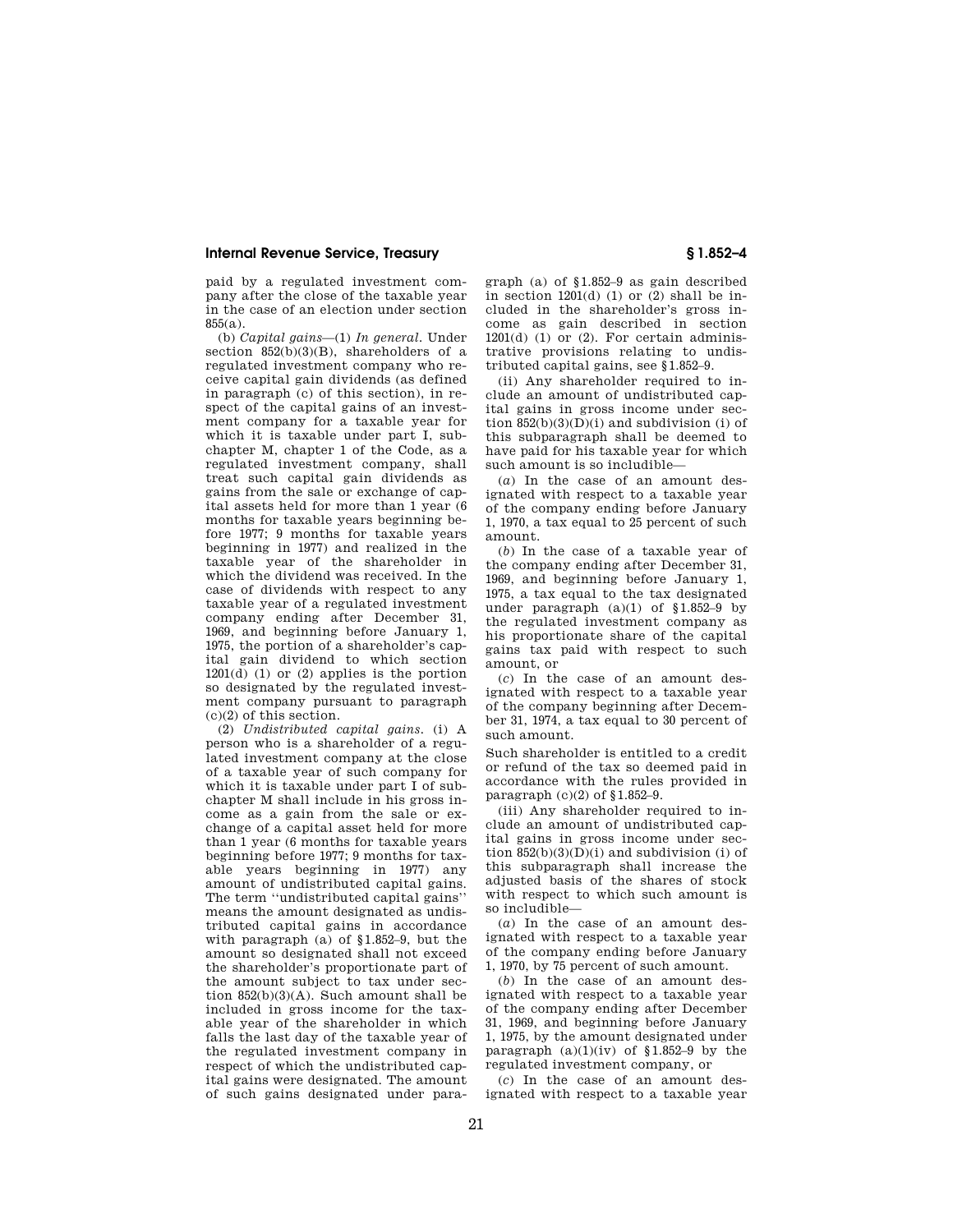of the company beginning after December 31, 1974, by 70 percent of such amount.

(iv) For purposes of determining whether the purchaser or seller of a share or regulated investment company stock is the shareholder at the close of such company's taxable year who is required to include an amount of undistributed capital gains in gross income, the amount of the undistributed capital gains shall be treated in the same manner as a cash dividend payable to shareholders of record at the close of the company's taxable year. Thus, if a cash dividend paid to shareholders of record as of the close of the regulated investment company's taxable year would be considered income to the purchaser, then the purchaser is also considered to be the shareholder of such company at the close of its taxable year for purposes of including an amount of undistributed capital gains in gross income. If, in such a case, notice on Form 2439 is, pursuant to paragraph (a)(1) of §1.852–9, mailed by the regulated investment company to the seller, then the seller shall be considered the nominee of the purchaser and, as such, shall be subject to the provisions in paragraph (b) of §1.852–9. For rules for determining whether a dividend is income to the purchaser or seller of a share of stock, see paragraph (c) of §1.61–9.

(3) *Partners and partnerships.* If the shareholder required to include an amount of undistributed capital gains in gross income under section  $852(b)(3)(D)$  and subparagraph  $(2)$  of this paragraph is a partnership, such amount shall be included in the gross income of the partnership for the taxable year of the partnership in which falls the last day of the taxable year of the regulated investment company in respect of which the undistributed capital gains were designated. The amount so includible by the partnership shall be taken into account by the partners as distributive shares of the partnership gains and losses from sales or exchanges of capital assets held for more than 1 year (6 months for taxable years beginning before 1977; 9 months for taxable years beginning in 1977) pursuant to section  $702(a)(2)$  and paragraph  $(a)(2)$ of §1.702–1. The tax with respect to the

# **§ 1.852–4 26 CFR Ch. I (4–1–10 Edition)**

undistributed capital gains is deemed paid by the partnership (under section  $852(b)(3)(D)(ii)$  and subparagraph  $(2)(ii)$ of this paragraph), and the credit or refund of such tax shall be taken into account by the partners in accordance with section  $702(a)(8)$  and paragraph  $(a)(8)(ii)$  of §1.702–1 and paragraph  $(c)(2)$ of §1.852–9. In accordance with section 705(a), the partners shall increase the basis of their partnership interests under section  $705(a)(1)$  by the distributive shares of such gains, and shall decrease the basis of their partnership interests by the distributive shares of the amount of the tax under section  $705(a)(2)(B)$  (relating to certain nondeductible expenditures) and paragraph (a)(3) of §1.705–1.

(4) *Nonresident alien individuals.* If the shareholder required to include an amount of undistributed capital gains in gross income under section  $852(b)(3)(D)$  and subparagraph  $(2)$  of this paragraph is a nonresident alien individual, such shareholder shall be treated, for purposes of section 871 and the regulations thereunder, as having realized a long-term capital gain in such amount on the last day of the taxable year of the regulated investment company in respect of which the undistributed capital gains were designated.

(5) *Effect on earnings and profits of corporate shareholders of a regulated investment company.* If a shareholder required to include an amount of undistributed capital gains in gross income under section  $852(b)(3)(D)$  and subparagraph (2) of this paragraph is a corporation, such corporation, in computing its earnings and profits for the taxable year for which such amount is so includible, shall treat such amount as if it had actually been received and the taxes paid shall include any amount of tax liability satisfied by a credit under section  $852(b)(3)(D)$  and subparagraph (2) of this paragraph.

(c) *Definition of capital gain dividend*— (1) *General rule.* A capital gain dividend, as defined in section  $852(b)(3)(C)$ , is any dividend or part thereof which is designated by a regulated investment company as a capital gain dividend in a written notice mailed to its shareholders within the period specified in paragraph (c)(4) of this section. If the aggregate amount so designated with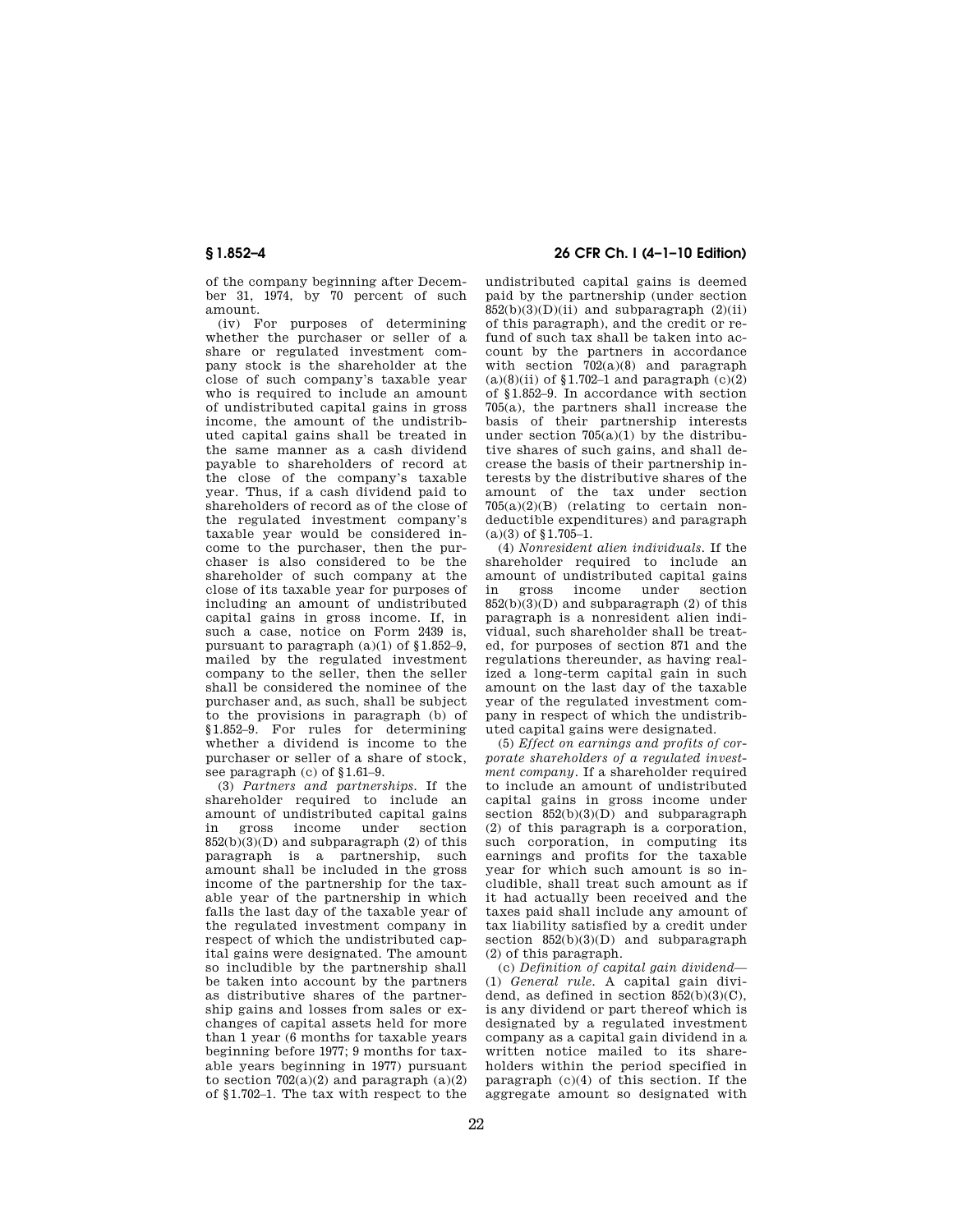# **Internal Revenue Service, Treasury § 1.852–4**

respect to the taxable year (including capital gain dividends paid after the close of the taxable year pursuant to an election under section 855) is greater than the excess of the net long-term capital gain over the net short-term capital loss of the taxable year, the portion of each distribution which shall be a capital gain dividend shall be only that proportion of the amount so designated which such excess of the net long-term capital gain over the net short-term capital loss bears to the aggregate amount so designated. For example, a regulated investment company making its return on the calendar year basis advised its shareholders by written notice mailed December 30, 1955, that of a distribution of \$500,000 made December 15, 1955, \$200,000 constituted a capital gain dividend, amounting to \$2 per share. It was later discovered that an error had been made in determining the excess of the net long-term capital gain over the net short-term capital loss of the taxable year, and that such excess was \$100,000 instead of \$200,000. In such case each shareholder would have received a capital gain dividend of \$1 per share instead of \$2 per share.

(2) *Shareholder of record custodian of certain unit investment trusts.* In any case where a notice is mailed pursuant to subparagraph (1) of this paragraph by a regulated investment company with respect to a taxable year of the regulated investment company ending after December 8, 1970, to a shareholder of record who is a nominee acting as a custodian of a unit investment trust described in section 851(f)(1) and paragraph (d) of §1.851–7, the nominee shall furnish each holder of an interest in such trust with a written notice mailed on or before the 55th day following the close of the regulated investment company's taxable year. The notice shall designate the holder's proportionate share of the capital gain dividend shown on the notice received by the nominee pursuant to subparagraph (1) of this paragraph. The notice shall include the name and address of the nominee identified as such. This subparagraph shall not apply if the regulated investment company agrees with the nominee to satisfy the notice requirements of subparagraph (1) of this

paragraph with respect to each holder of an interest in the unit investment trust whose shares are being held by the nominee as custodian and, not later than 45 days following the close of the company's taxable year, files with the Internal Revenue Service office where the company's income tax return is to be filed for the taxable year, a statement that the holders of the unit investment trust with whom the agreement was made have been directly notified by the regulated investment company. Such statement shall include the name, sponsor, and custodian of each unit investment trust whose holders have been directly notified. The nominee's requirements under this paragraph shall be deemed met if the regulated investment company transmits a copy of such statement to the nominee within such 45-day period; provided however, if the regulated investment company fails or is unable to satisfy the requirements of this subparagraph with respect to the holders of interest in the unit investment trust, it shall so notify the Internal Revenue Service within 45 days following the close of its taxable year. The custodian shall, upon notice by the Internal Revenue Service that the regulated investment company has failed to comply with the agreement, satisfy the requirements of this subparagraph within 30 days of such notice. If a notice under paragraph (c)(1) of this section is mailed within the 120-day period following the date of a determination pursuant to paragraph  $(c)(4)(ii)$  of this section, the 120-day period and the 130 day period following the date of the determination shall be substituted for the 45-day period and the 55-day period following the close of the regulated investment company's taxable year prescribed by this subparagraph (2).

(3) *Subsection (d) gain for certain taxable years.* In the case of capital gain dividends with respect to any taxable year of a regulated investment company ending after December 31, 1969, and beginning before January 1, 1975 (including capital gain dividends paid after the close of the taxable year pursuant to an election under section 855), the company must include in its written notice under paragraph (c)(1) of this section a statement showing the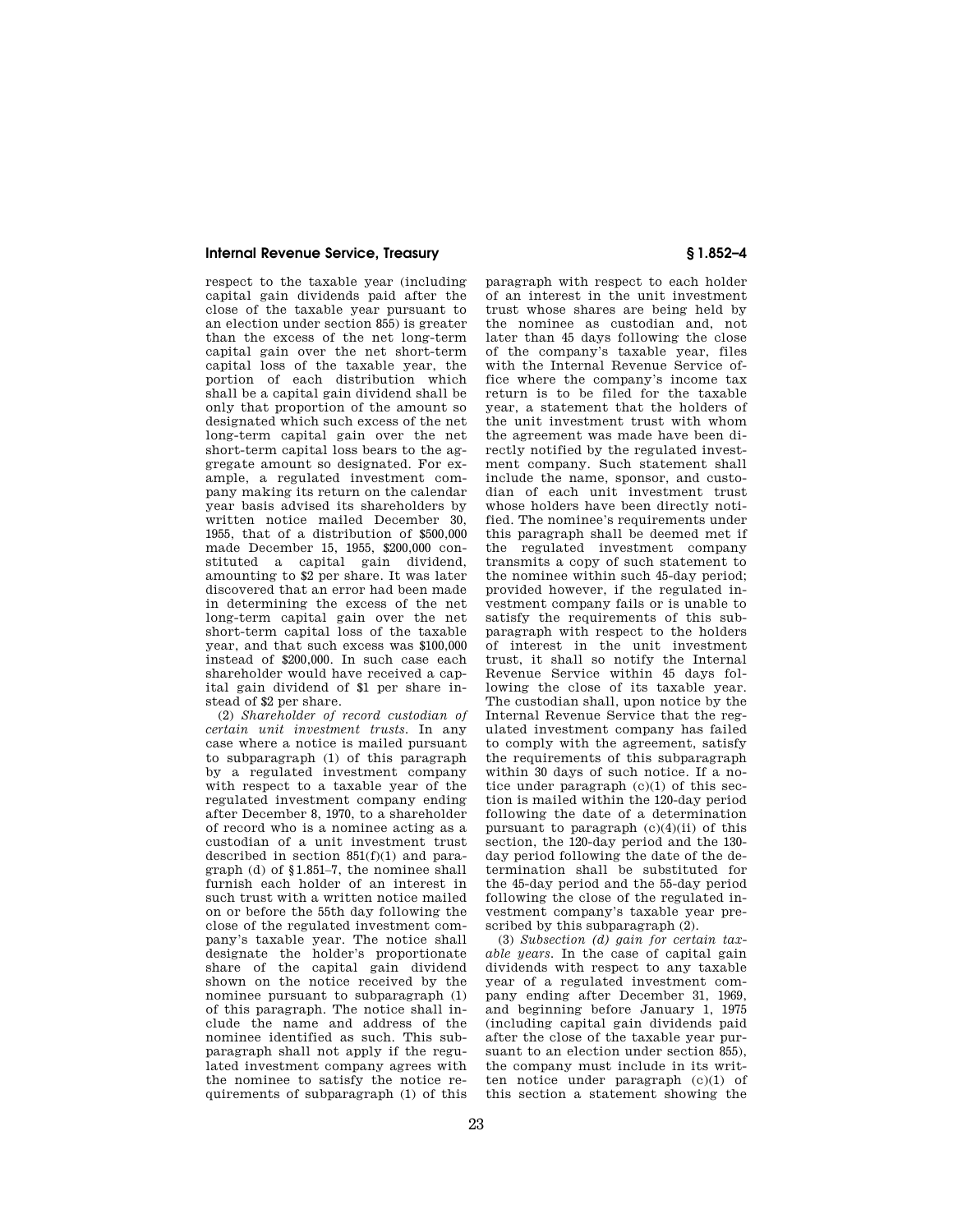shareholder's proportionate share of the capital gain dividend which is gain described in section  $1201(d)(1)$  and his proportionate share of such dividend which is gain described in section 1201(d)(2). In determining the portion of the capital gain dividend which, in the hands of a shareholder, is gain described in section  $1201(d)$  (1) or (2), the regulated investment company shall consider that capital gain dividends for a taxable year are first made from its long-term capital gains for such year which are not described in section  $1201(d)$  (1) or (2), to the extent thereof, and then from its long-term capital gains for such year which are described in section  $1201(d)$  (1) or (2). A shareholder's proportionate share of gains which are described in section  $1201(d)(1)$ is the amount which bears the same ratio to the amount paid to him as a capital gain dividend in respect of such year as (i) the aggregate amount of the company's gains which are described in section  $1201(d)(1)$  and paid to all shareholders bears to (ii) the aggregate amount of the capital gain dividend paid to all shareholders in respect of such year. A shareholder's proportionate share of gains which are described in section 1201(d)(2) shall be determined in a similar manner. Every regulated investment company shall keep a record of the proportion of each capital gain dividend (to which this paragraph applies) which is gain described in section  $1201(d)$  (1) or (2). If, for his taxable year, a shareholder must include in his gross income a capital gain dividend to which this paragraph applies, he shall attach to his income tax return for such taxable year a statement showing, with respect to the total of such dividends for such taxable year received from each regulated investment company, the name and address of the regulated investment company from which such dividends are received, the amount of such dividends, the portion of such dividends which was designated as gain described in section  $1201(d)(1)$ , and the portion of such dividends which was designated as gain described in section 1201(d)(2).

(4) *Mailing of written notice to shareholders.* (i) Except as provided in paragraph  $(c)(4)(ii)$  of this section, the written notice designating a dividend or

# **§ 1.852–4 26 CFR Ch. I (4–1–10 Edition)**

part thereof as a capital gain dividend must be mailed to the shareholders not later than 45 days (30 days for a taxable year ending before February 26, 1964) after the close of the taxable year of the regulated investment company.

(ii) If a determination (as defined in section 860(e)) after November 6, 1978, increases the excess for the taxable year of the net capital gain over the deduction for capital gains dividends paid, then a regulated investment company may designate all or part of any dividend as a capital gain dividend in a written notice mailed to its shareholders at any time during the 120-day period immediately following the date of the determination. The aggregate amount designated during this period may not exceed this increase. A dividend may be designated if it is actually paid during the taxable year, is one paid after the close of the taxable year to which section 855 applies, or is a deficiency dividend (as defined in section 860(f)), including a deficiency dividend paid by an acquiring corporation to which section 381(c)(25) applies. The date of a determination is established under §1.860-2(b)(1).

(d) *Special treatment of loss on the sale or exchange of regulated investment company stock held less than 31 days*—(1) *In general.* Under section 852(b)(4), if any person, with respect to a share of regulated investment company stock acquired by such person after December 31, 1957, and held for a period of less than 31 days, is required by section  $852(b)(3)$  (B) or (D) to include in gross income as a gain from the sale or exchange of a capital asset held for more than six months—

(i) The amount of a capital gain dividend, or

(ii) An amount of undistributed capital gains,

then such person shall, to the extent of such amount, treat any loss on the sale or exchange of such share of stock as a loss from the sale or exchange of a capital asset held for more than 1 year (6 months for taxable years beginning before 1977; 9 months for taxable years beginning in 1977). Such special treatment with respect to the sale of regulated investment company stock held